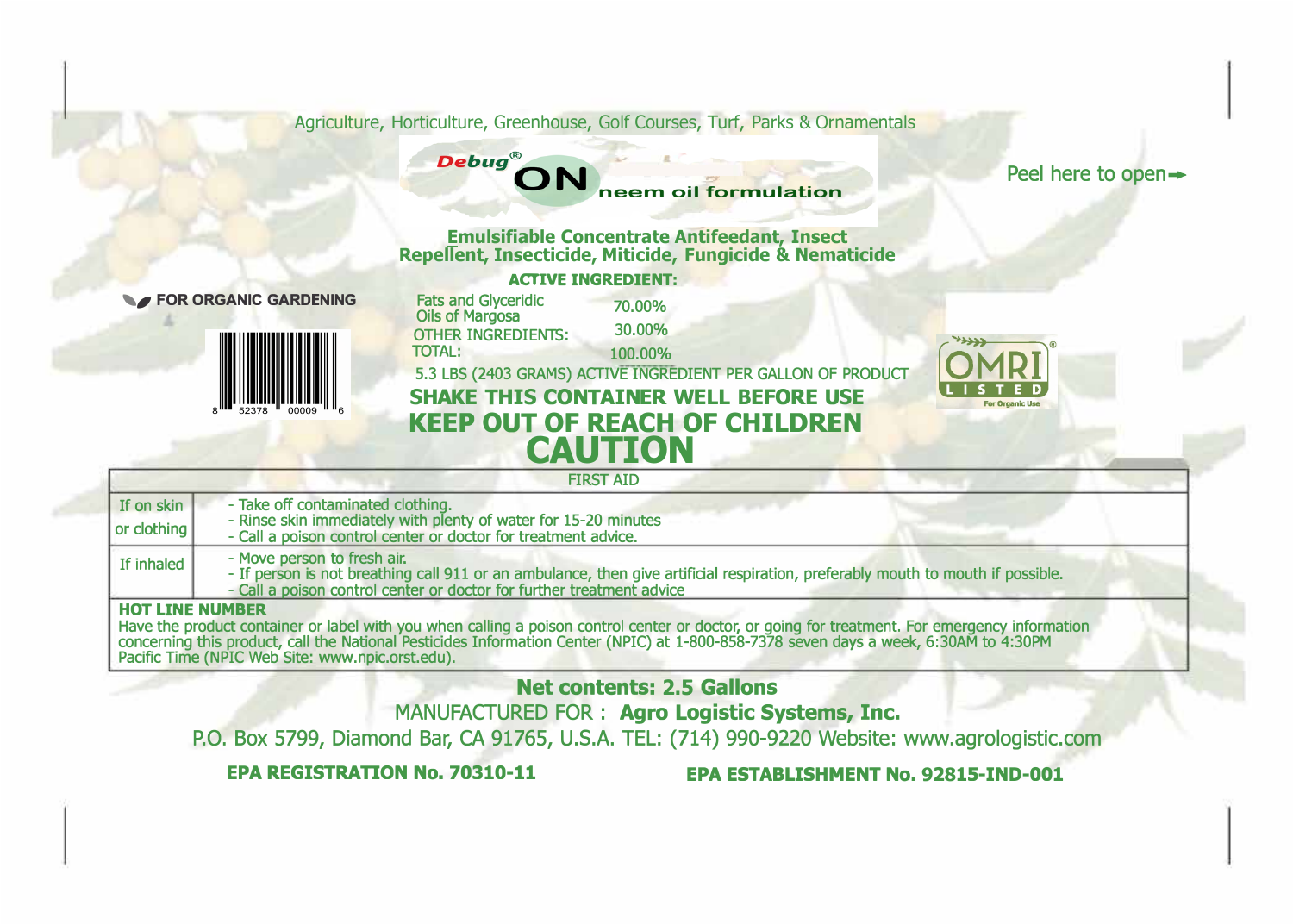## **PRECAUTIONARY STATEMENTS HAZARDS TO HUMANS AND DOMESTIC ANIMALS**

Harmful if absorbed through skin or if inhaled. Causes moderate eye irritation. Avoid breathing spray. Avoid contact with skin, eyes or clothing. Wash thoroughly with soap and water after handling and before eating, drinking, chewing gum, using tobacco or using the toilet. Remove and wash contaminated clothing before reuse.

Personal Protective Equipment (PPE)

Applicators, Mixers and other handlers must wear

- Coveralls
- Socks, shoes, and
- Chemical resistant gloves.

Follow manufacturer's instructions for cleaning/maintaining PPE. If no such instructions for washables use detergent and hot water. Keep and wash PPE separately from other laundry

## **USER SAFETY RECOMMENDATIONS**

Users should remove clothing/PPE immediately if pesticide gets inside. Then wash thoroughly and put on clean clothing. Users should remove PPE immediately after handling this product. Wash the outside of gloves before removing. As soon as possible, wash thoroughly and change into clean clothing.

### **ENVIRONMENTAL HAZARDS**

For terrestrial uses: Do not apply directly to water, or to areas where surface water is present or to intertidal areas below the mean high water mark. Do not contaminate water when disposing of equipment washwater or rinsate. This product is toxic to fish and aquatic invertebrates. Drift or runoff may be hazardous to aquatic organisms in water adjacent to treated areas.

## PRODUCT OF INDIA

MANUFACTURED FOR **Agro Logistic Systems, Inc.**  P.O. Box 5799, Diamond Bar, CA 91765, U.S.A. TEL: (714) 990-9220 Website: www.agrologistic.com **EPA REGISTRATION No. 70310-11 EPA ESTABUSHMENT No. 92815-IND-001**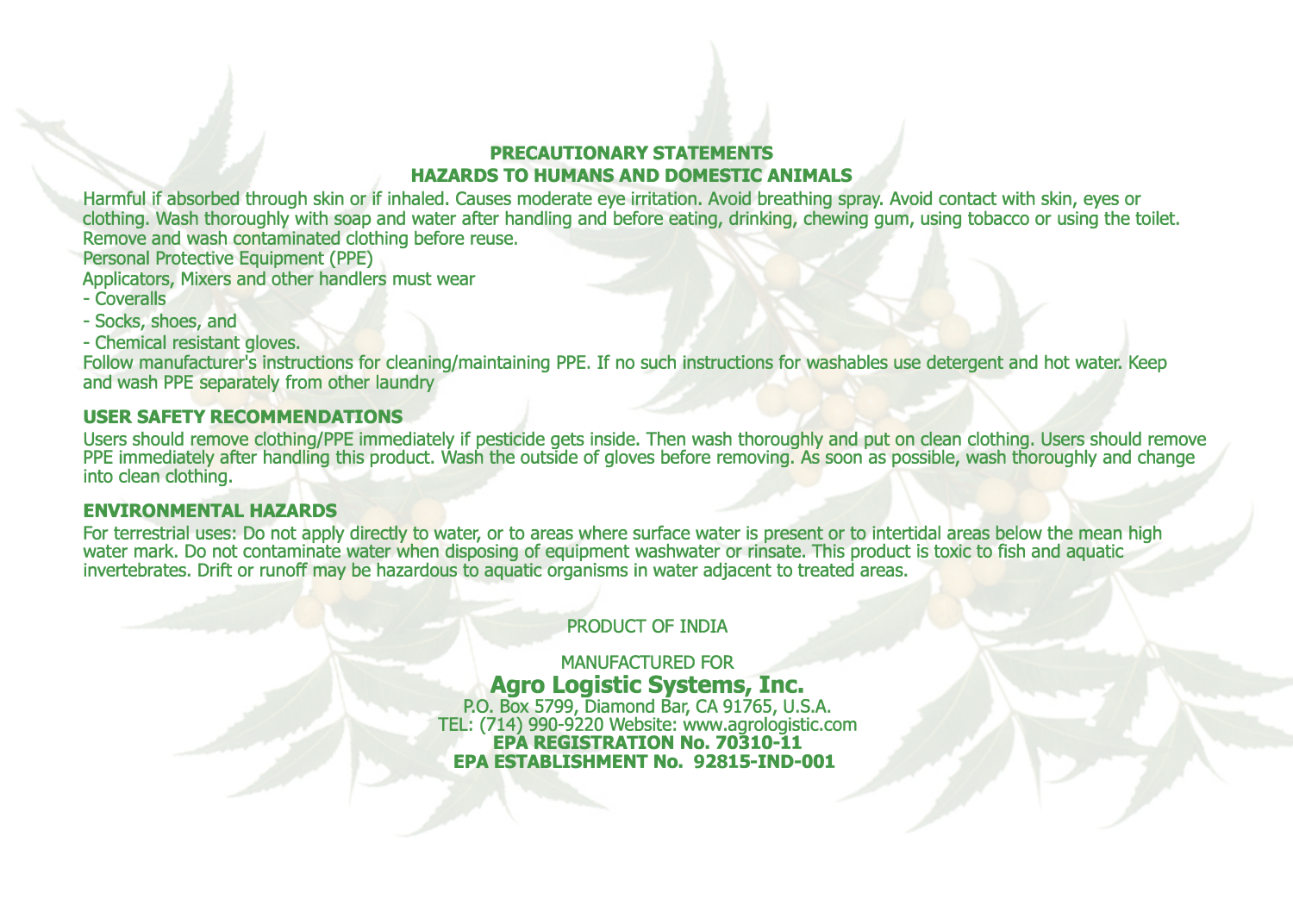#### **DIRECTIONS FOR USE**

It is a violation of Federal Law to use this product in a manner inconsistent with its labeling. Do not apply this product in a way that will contact workers or other persons, either directly or through drift. Only protected handlers may be in the area during application. For any requirement specific to your State or Tribe, consult the State or Tribal agency responsible for pesticide regulation.

### **AGRICULTURAL USE REQUIREMENTS**

Use this product only in accordance with its labeling and with the Worker Protection Standard 40 CFR part 170. This standard contains requirements for the protection of agricultural workers on farms, forests, nurseries, and greenhouses and handlers of agricultural pesticides. It contains requirements for training, decontamination, notification and emergency assistance. It also contains specific instructions and exceptions pertaining to the statements on this label about personnel protective equipment (PPE), notification to workers, and restrictedentry interval. The requirements in this box apply to uses of this product that are covered by the Worker Protection Standard. Do not enter or allow worker entry into treated areas during the restricted entry interval (REI) of 4 hours. PPE required for early entry into treated areas that is permitted under the Worker Protection Standard and that involves contact with anything that has been treated such as plants, soil or water is:<br>- Coveralls

- Chemical resistant gloves, such as barrier laminates or butyl rubber or nitrile rubber or PVC.

- Shoes and socks

### **NON-AGRICULTURAL USE REQUIREMENTS**

The requirements in this box apply to uses of this product that are NOT within the scope of the worker Protection Standard for agricultural pesticides ( 40 CFR Part 170). The WPS applies when this product is used on agricultural plants on farms, forests, nurseries, or greenhouses.Keep unprotected persons out of treated areas until sprays have dried.

#### **STORAGE AND DISPOSAL**

Do not contaminate water, food, or feed by storage and disposal.

**PESTICIDE STORAGE:**Keep in original packaging in cool and dry place (between 60 degrees F and 80 degrees F) away from sunlight and foodstuffs. Do not refrigerate. For Commercial Agricultural Use.

**PESTICIDE DISPOSAL:Wastes** resulting from the use of this product may be disposed of on site or at an approved waste disposal facility. **CONTAINER HANDUNG:Nonrefillable** Container. Do not reuse or refill this container. Triple rinse (or equivalent) promptly after emptying. Triple rinse as follows: Empty the remaining contents into the application equipment or a mix tank and drain for 10 seconds after the flow begins to drip. Fill the container full with water and recap. Shake for 10 seconds. Pour rinsate into application equipment or a mix tank or store rinsate for later use or disposal. Drain for 10 seconds after the flow begins to drip. Repeat this procedure two more times. Then offer for recycling, if available, or puncture or dispose of in a sanitary landfill, or by incineration. Do not burn unless allowed by state and local ordinances.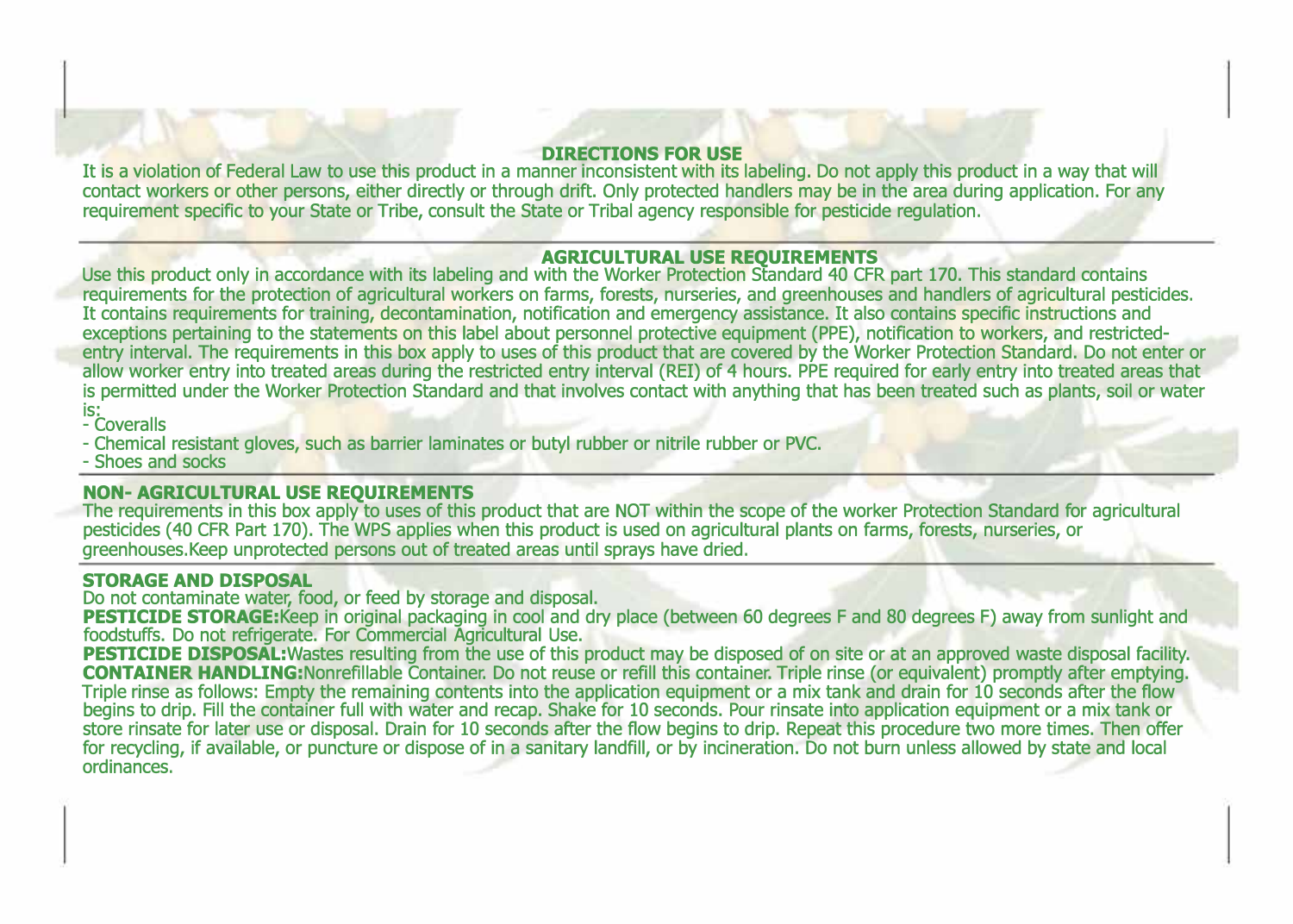# D**E**B**U**G**-ON** PL**E**AS**E** R**E**AD T**HE** F**O**LL**O**WI**N**G I**N**F**O**RMATI**ON** CAR**E**F**U**LL**Y** B**E**F**O**R**E U**SI**N**G D**E**B**U**G**-ON**

# TA**NK** MI**X**I**N**G**:**

'DEBUG ON' is compatible with commonly used insecticides, fungicides and foliar fertilizers. Do not use Debug Turbo with Bordeaux mixture, lime I sulfur or other highly alkaline materials.

It is advisable to pre-test the tank mix combination proposed on a few plants to observe phytotoxicity, if any. T he climatic conditions and cultural practices may be different in the actual field than experimental conditions. This product is damaged by oxidants. Do not mix acids and bleaches with DEBUG ON.

1. Determine the acreage to be treated with DEBUG ON. **MIXING DIRECTIONS:** 

2. RII tank with appropriate amount of water.

3. Add the pre-measured amount of DEBUG ON.

4. Keep tank agitated with an agitation device. Proper agitation is required, especially when mixing DEBUG ON with other pesticides.

# SPRA**Y**I**N**G DIR**E**CTI**ON**S**:**

Spray DEBUG ON using a boom system, propeller turbine system (indicated for orchards); pressure hose with gun sprayers, powered back sprayers and manual hand sprayers. Use a minimum boom pressure of 160 psi and maximum tractor speed of 2.0 miles per hour. Use horizontal nozzles at 10- inch spacing and two vertical drops, one at each end. Each vertical drop must have two nozzles, one at 90 deg angle and the other at 45 deg angle. The water used for mixing should have a pH at about 5.5 for DEBUG ON to be most effective. If necessary, use a buffer to bring the pH to the desired level.

1. DURING APPLICATION, MAKE SURE THAT THE SPRAY COVERS THE ENTIRE PLANT INCLUDING THE UUNDERSIDE OF L

EAVES.

I

2. AERIAL APPLICATIONS: DEBUG ON may be aerially applied using suitable equipment such as fixed-wing aircraft or helicopters

# C**HE**MIGATI**ON** DIR**E**CTI**ON**S

## G**ENE**RAL C**HE**MIGATI**ON** R**EQU**IR**E**M**EN**TS**:**

A. "Apply this product only through sprinkler, or drip (trickle) irrigation systems. Do not apply this product through any other type of irrigation system." B. "Crop injury, lack of effectiveness, or illegal pesticide residues in the crop can result from non-uniform distribution of treated water."

C. "If you have questions about calibration, you should contact State Extension Service specialists, equipment manufacturers or other experts."

D. "Do not connect an irrigation system (including greenhouse systems) used for pesticide application to a public water system unless thepesticide labelprescribed safety devices for public water systems are in place.''E. "A person knowledgeable of the chemigation system andresponsible for its operation or under the supervision of the responsible person, shall shut the system down and make necessary adjustments should the need arise."

# SPRINKLER CHEMIGATION REQUIREMENTS:

1. 'The system must contain a functional check valve, vacuum relief valve, and low pressure drain appropriately located on the irrigation pipeline to prevent water source contamination from back flow."2."The pesticide injection pipeline must contain a functional, automatic, quick-closing check valve to prevent the flow of fluid back toward the injection pump." 3. "The pesticide injection pipeline must also contain a functional, normally closed, solenoid operated valve located on the intake side of the injection pump and connected to the system interlock to prevent fluid from being withdrawn from the supply tank when the irrigation system is either automatically or manually shut down."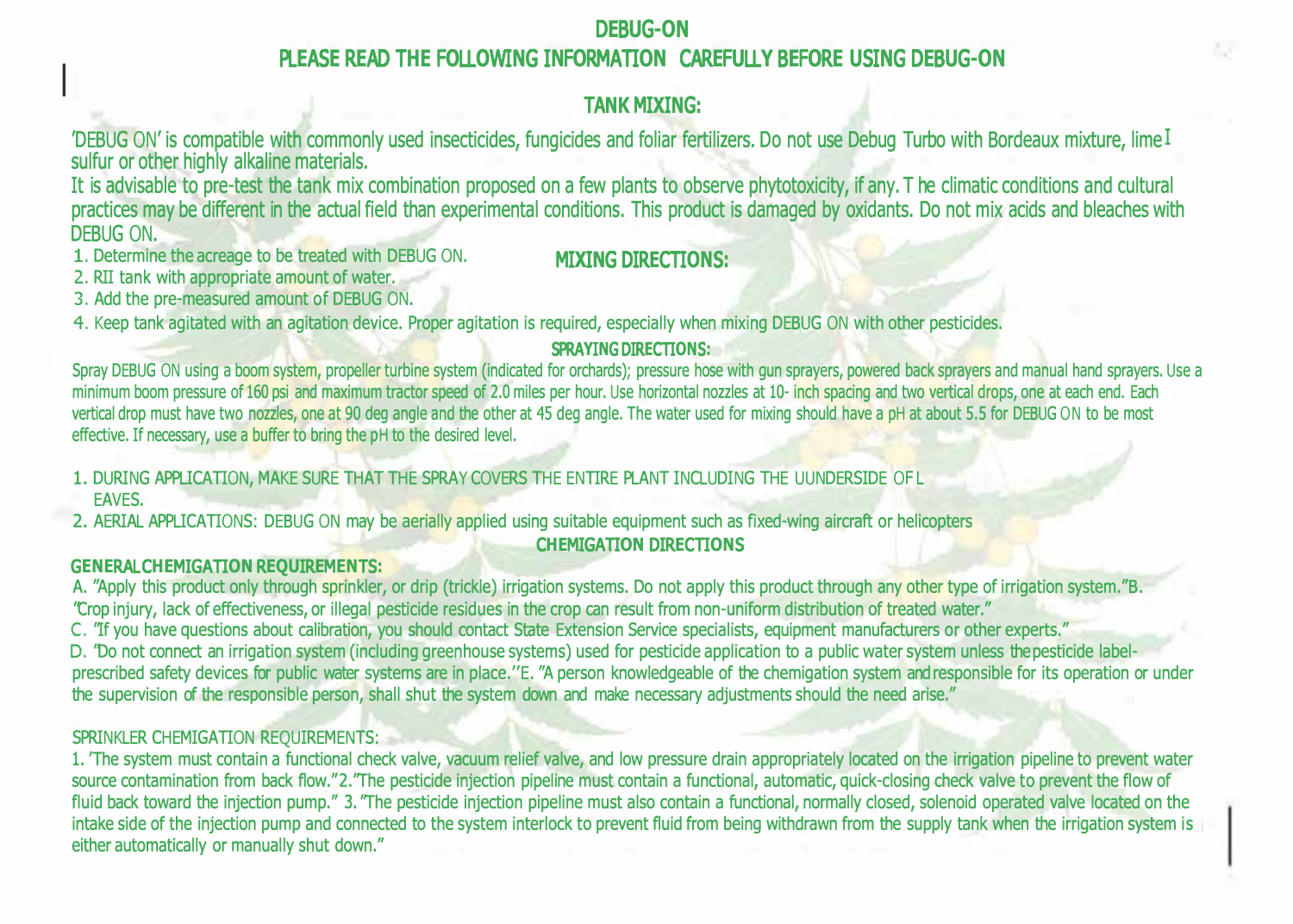4. The system must contain functional interlocking controls to automatically shut *off* the pesticide injection pump when the water pump motor stops". The irrigation line or water pump must include a functional pressure switch which will stop the water pump motor when the water pressure decreases to the point where pesticide distribution is adversely affected'"Systems must use a metering pump, such as a positive displacement injection pump (e.g. diaphragm pump) effectively designed and constructed of materials that are compatible with pesticides and capable of being fitted with a system interlock. 5. Do not apply when wind speed favors drift beyond the area intended for treatment. 6. Agitation is generally recommended in the pesticide supply tank. 7. Apply this product continuously for the duration of the water application. 8. A supply tank is recommended for this product. If using a supply tank, dilute this product at the rate 5.0 Gallons per 500 gallons of water. 9. Apply between 1200 to 1500 gallons of water per acre to achieve efficacy.

#### **DRIP (TRICKLE) CHEMIGATION REQUIREMENTS:**

1. The system must contain a functional check valve, vacuum relief valve, and low pressure drain appropriately located on the irrigation pipeline to prevent water source contamination from back flow. 2. The pesticide injection pipeline must contain a functional, automatic, quickclosing check valve to prevent the flow of fluid back toward the injection pump. 3. The pesticide injection pipeline must also contain a functional, normally closed, solenoid operated valve located on the intake side of the injection pump and connected to the system interlock to prevent fluid from being withdrawn from the supply tank when the irrigation system is either automatically or manually shut down. 4. The system must contain functional interlocking controls to automatically shut *off* the pesticide injection pump when the water pump motor stops. 5. The irrigation line or water pump must include a functional pressure switch, which will stop the water pump motor when the water pressure decreases to the point where pesticide distribution is adversely affected. 6. Systems must use a metering pump, such as a positive displacement injection pump (e.g. diaphragm pump) effectively designed and constructed of materials that are compatible with pesticides and capable of being fitted with a system interlock. 7. Agitation is generally recommended in the pesticide supply tank. 8. Apply this product continuously for the duration of the water application. 9. A supply tank is recommended for this product. If using a supply tank, dilute this product at the rate of 5.00 Gallons per 500 gallons of water. 10. Apply between 1200 to 1500 gallons of water per

# **For Golf Courses, Turf, Parks & Ornamentals NEMATODE, AND TURF INSECT CONTROL**

### **For Organic Turf Use. Controls many insects including:**

acre to achieve efficacy.

Red ants, Cutworms, Grubs, Chinch bugs, Crickets, Aphids, Whiteflies, Thrips, Beetles, Leafhoppers, Fruit worms, Spider mites, Caterpillars, cabbage loopers, Armyworms, Colorado potato beetles, Diamondback moths, Grasshoppers, Maggots, Weevils, Chafers, Spider Mites, spittlebugs, Webworms, Rhizoctonia solani, Scletorium rolfsii, Sclerotinia sclerotiorum, Fusarium oxysporum, Rust, and Powdery Mildew, **Pythium**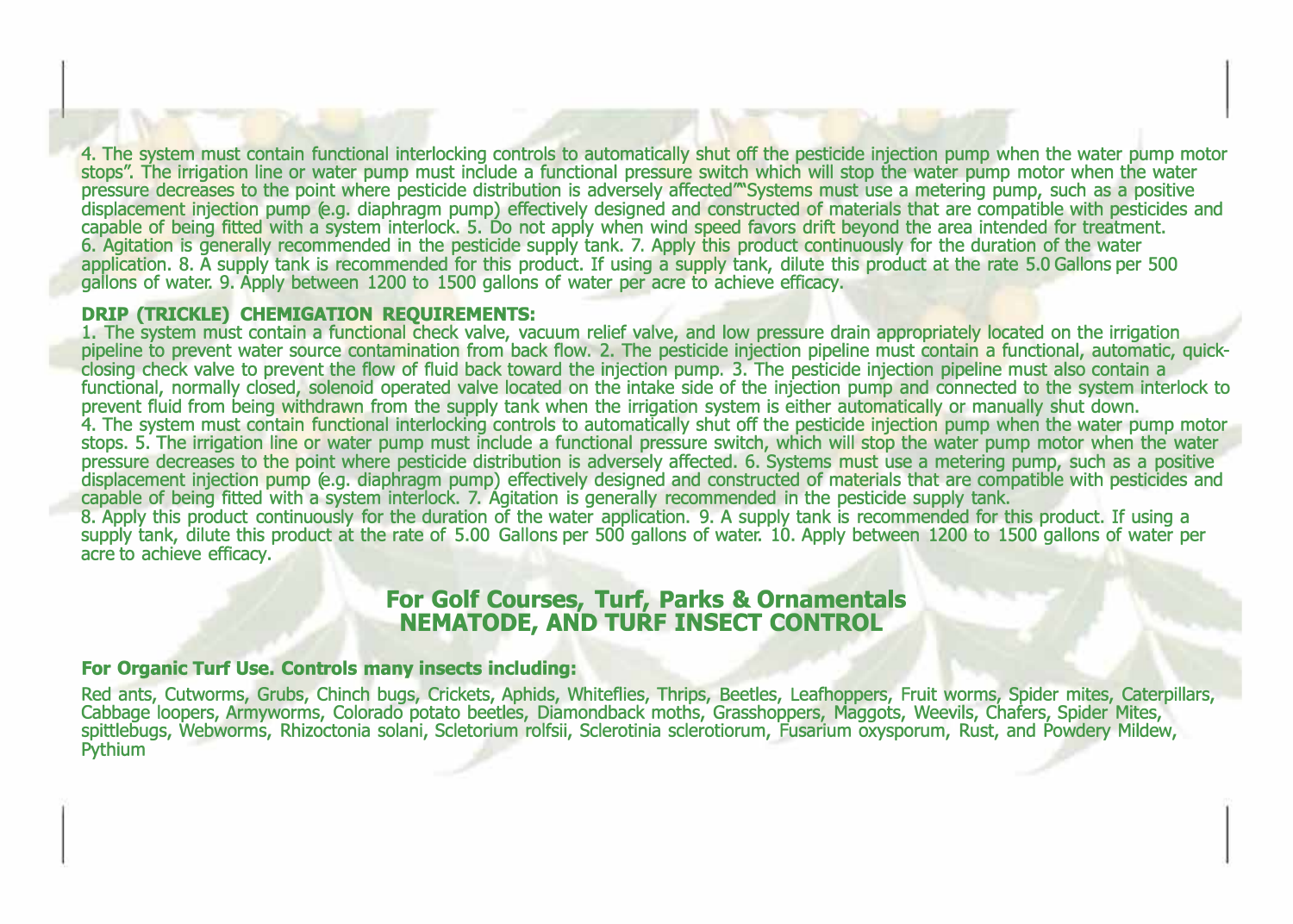# DIR**E**CTI**ON**S F**O**R **U**S**E**

It is a violation of Federal Law to use this product in a manner inconsistent with its labeling.

1. S**H**A**KE** T**H**IS C**ON**TAI**NE**R W**E**LL B**E**F**O**R**E U**S**E**.

2. F**O**R I**N**S**E**CT A**N**D W**O**RM C**ON**TR**O**L (see above list)**:**

MI**X** 2 T**O** 10 FL. **OZ**. **O**F D**E**B**U**G **ON** I**N** 2 T**O** 3 GALL**ON**S **O**F WAT**E**R (or 96 FL. **OZ**. to 500 FL. **OZ**. of Debug Turbo with 100 gallons water per acre). **E**nsure that p**H** of this mixture is around 5.5 by using a buffer. Spray the mixture on to 1000 square feet of turf. **U**sing sprinklers or other means, deliver additional amounts of water to push the material to **¼** inch **- ½** inch below ground level. For worm and insect control apply at the earliest sign of infestation. Repeat the application at

7- 10 days interval if infestation persists.

3. SPRA**Y** D**E**B**U**G**-ON** I**N** T**HE E**ARL**Y** M**O**R**N**I**N**G **O**R LAT**E** AFT**E**R**NOON**.

4. **U**S**E** ALL **O**F T**HE** DIL**U**T**E**D MAT**E**RIAL S**OON** AFT**E**R MI**X**I**N**G. D**O NO**T SA**VE** MI**XE**D MAT**E**RIAL.

5. **U**S**E** AS A PR**EVEN**TATI**VE** T**O KEE**P I**N**S**E**CTS AWA**Y**.

G**ENE**RAL**:**

- D**E**B**U**G **ON** is more effective when used as a preventative.
- D**E**B**U**G **ON** is a broad**-**spectrum herbal insecticide.
- D**E**B**U**G **ON** affects the insects at all stages of growth.
- IF G**E**LLI**N**G **O**CC**U**RS, WARM IT T**O** R**OO**M T**E**MP**E**RAT**U**R**E** B**E**F**O**R**E** APPLICATI**ON**.

# WARRA**N**T**Y:**

AGR**O** L**O**GISTIC S**Y**ST**E**MS, I**N**C. warrants that material contained herein conforms to the description on the label and is reasonably useful for the purposes referred to in the directions for use. Method of application and timing, weather, cultural practices, insect problem, crop condition, and incompatibility with other chemicals not specifically recommended in the use of this product are beyond the control of the seller. It is the manufacturer's intention that the buyer assumes risk of use, storage or handling of this material not in strict accordance with directions given herein.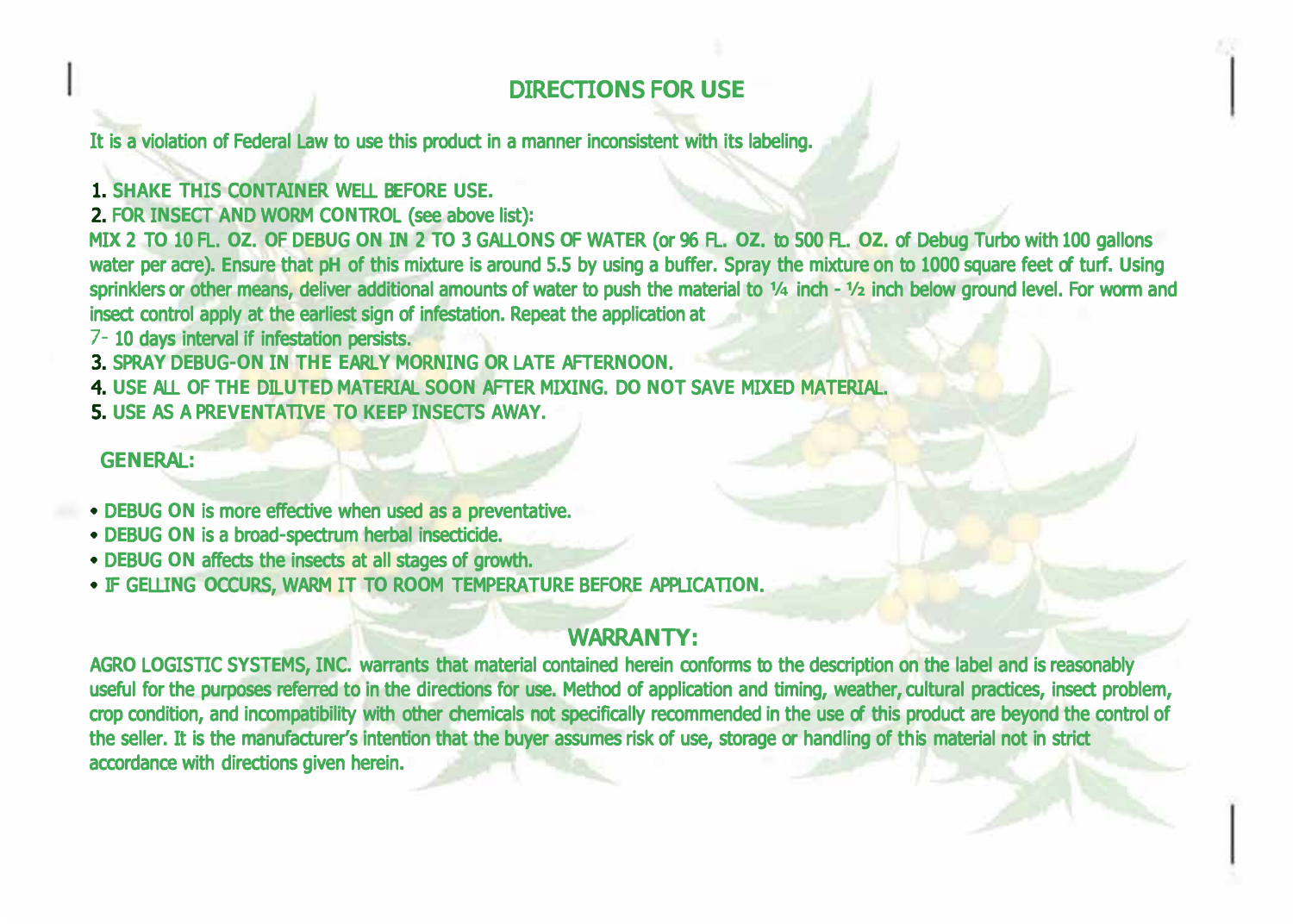# **AGRICULTURAL, HORTICULTURAL, AND GREENHOUSE USE**

## CR**O**PS

Top fruits including but not limited to Citrus, Lemons, **O**ranges, Grapefruits, Pummalo, Apples, Plums, Peaches, Apricots, Avocados, Figs, Prunes, Nectarines, Pears. Mangoes,<br>Cherries, Kiwifruit, Kumquats, Loquats, Quinces, Persimmons, and Paim.<br>Cucurbits, Watermelons, Gherkins, Squashes, Pumpkins, Gourds, Bit

Chayote, **O**kra, Asparagus, and Melons.

Buib, Cole and Leafy vegetables including but not limited to Broccoli, Brussels sprouts,<br>cabbage, cauliflower, Celery, Lettuce, Endives, Kale, Parsley, Onions, Garlic, Shallots,<br>Leeks, Kohlrabi, Chard, Collard, Amaranth, R

Legumes including but not limited to Beans, Lentils, Peas, Peanuts, Soybeans and Garbanzo Beans.

Cereals including but not limited to Barley, Corn, Millet, Rice, Rye, Sorghum, Triticale,

Oats, and Wheat.<br>Antifaction of Monter feed & forage crops. Grasses. Fruiting vegetables including but not<br>Alfalfra and other feed & forage crops. Grasses. Fruiting vegetables including but not<br>Imited to Tomatoes, Tomatill

# I**N**S**E**CT P**E**STS**/**MIT**E**S**/**DIS**E**AS**E**S**/NE**MAT**O**D**E**S

# Aphids

Armyworms<br>Fall Armyworms<br>Beetles, Beanleaf Beetles, Cucumber Beetles, Japanese Beetles, Mexican Beetles,<br>Colorado Pctato Beetles, Pctato Flea Beetles, Corn beetles, Flea Beetles Borers, Budworms.

casebearers, caterpillars, Codling Moth

Fruit Flies

Gnats, Fungus Gnats, Grasshoppers, Grubs<br>Leaf Hoppers, Leaf Perforators, Leafminers, Leafrollers, Loopers, cabbage<br>Ioopers, Lygus Bug<br>Maggots, Onion Maggots, Mealybugs,<br>Mites.<br>Mites.

Moths, Diamondback Moths, Gypsy Moths, Grape Berry Moths, **N**ematodes **O**range Totrix

Phylloxera, Phythium, Psylla, Psyllids Rhizoctonia Solani

Scales, San Jose Scale<br>Sclerotinia Sclerotiorum<br>Sclerotium Rolfsii<br>Sharpshooters<br>Sucker Ants

**Thrips** 

Weevils, Pepper Weevils, Boll weevils Whiteflies

Worms

Wireworms Webworms Budworms

Alfalfa Worms Boll Worms

Pickle Worms

Fagot Worms, Root Worms, **E**ar Worms, Cut Worms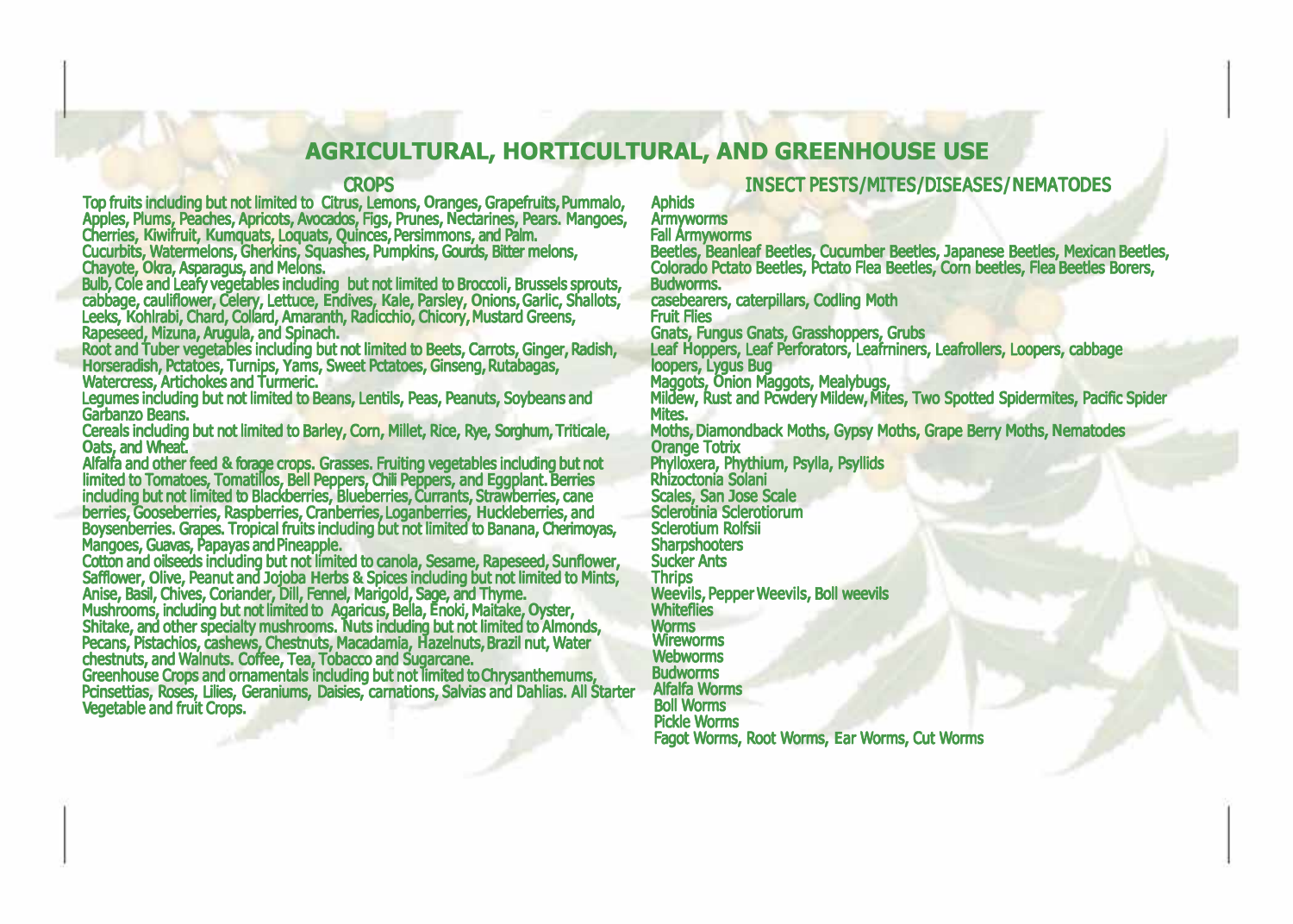## DIR**E**CTI**ON**S F**O**R CR**O**P APPLICATI**ON**S

## STA**N**DARD APPLICATI**ON :** ALL APPLICATI**ON** RAT**E**S AR**E** F**O**R **ONE** ACR**E**

56 Fl. **O**z to 364 Fl. **O**z. of Debug**-ON** mixed with 100 gallons water or sufficient amount of water to ensure total foliar coverage. When applying in high population crops like berries and fruit trees, use dilution of 96 Fl. **O**z. to 640 Fl. **O**z. of Debug**-ON** with 150 to 300 gallons of water. application at 7 to 14 day intervals, at least once and if necessary additional times. For Greenhouse crops Prepare a 1.0**% -** 3**%** (1.25 oz,**-** 3.75 oz. **/** Gal) solution of Debug**-ON** in water and completely drench the plants. Repeat every 5 to 7 days till infestation clears.

WE RECOMMEND USING DEBUG TURBO AS PREVENTATIVE APPLICATION EVEN IF THERE IS NO INFESTATION

Start applying when the plants are tall enough to be susceptible to infestation. **U**se the following**:**

- 
- . For Baby Vegetables, apply 10 days after planting and repeat again in 7 to 10 days.<br>. For Regular Vegetables, apply when the plant has grown two leaves or is 6 inches tall. Repeat application every 10 to 15 days.<br>. For F
- 
- 
- . For Grasses and Forage Crops like Alfalfa, apply in spring, approximately 2 weeks after dormancy period is over, and repeat every 10 to 15 Days

## FATS, AND GLYCERIDIC OILS MARGOSA (NEEM OIL) IS EXEMPT FROM THE REQUIREMENT OF A TOLERANCE AS PER 40 CFR 180.1291. THERE IS **NO** LIMIT **ON** T**HE NU**MB**E**R **O**F APPLICATI**ON**S.

# Agro Logistic Systems, Inc.

P.O. Box 5799, Diamond Bar, CA 91765, U.S.A. TEL: (714) 990-9220; FAX: (714) 990-9222 e-mail: info@agrologistic.com Website: www.agrologistic.com **E**PA R**E**GISTRATI**ON N**o. 70310**-**11 **E**PA **E**STABLIS**H**M**EN**T **N**o. 92815**-**I**N**D**-**001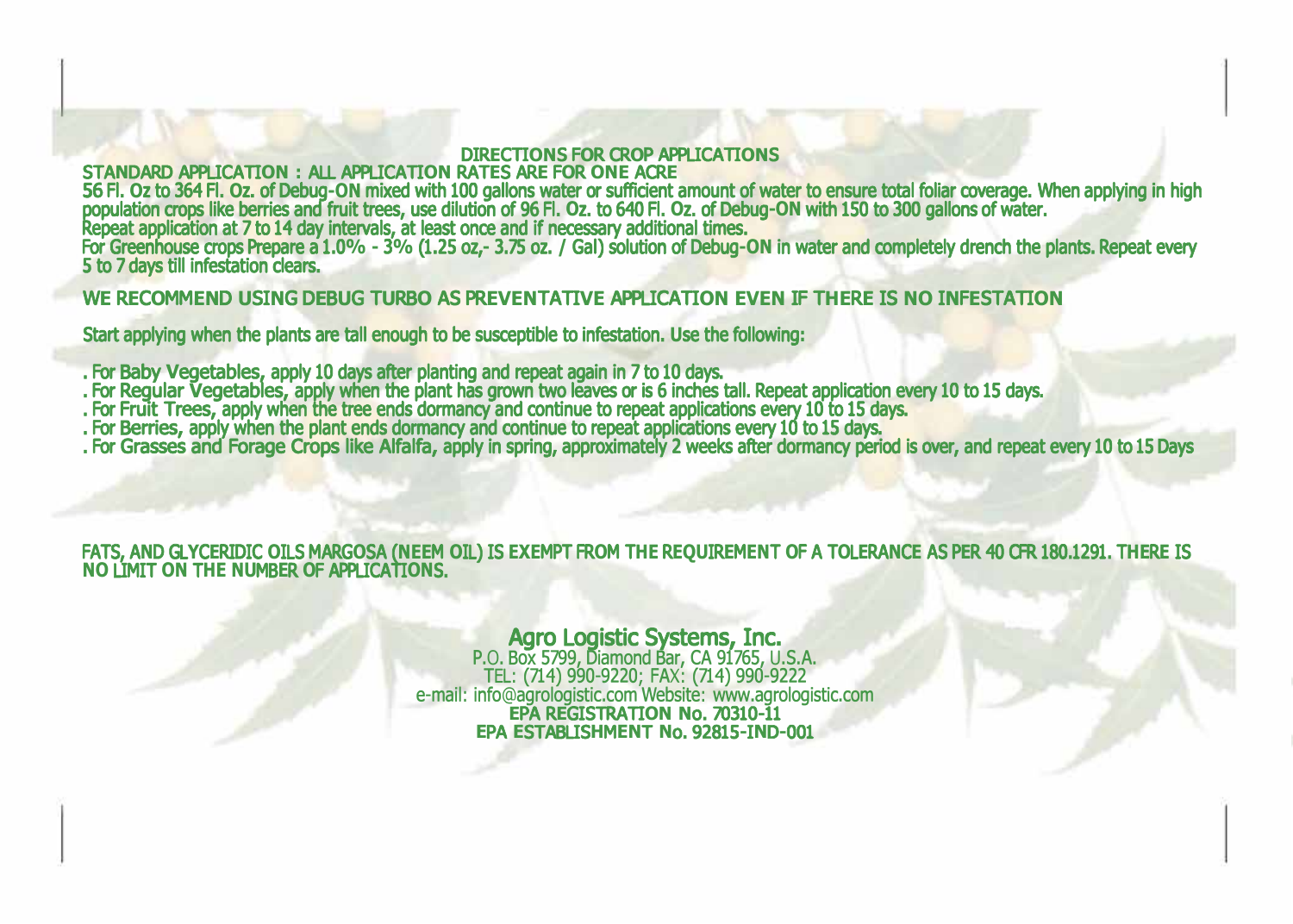Agriculture, Horticulture, Greenhouse, Golf Courses, Turf, Parks & Ornamentals

# **Debug®** neem oil formulation

Peel here to open  $\rightarrow$ 

**Emulsifiable Concentrate Antifeedant, Insect Repellent, Insecticide, Miticide, Fungicide & Nematicide** 



|                                                                                      | <b>ACTIVE INGREDIENT:</b>                                                                             |
|--------------------------------------------------------------------------------------|-------------------------------------------------------------------------------------------------------|
| Fats and Glyceridic<br>Oils of Margosa<br><b>OTHER INGREDIENTS:</b><br><b>TOTAL:</b> | 70,00%<br>30.00%<br>100.00%<br>5.3 LBS (2403 GRAMS) ACTIVE INGREDIENT PER GALLON OF PRODUCT           |
|                                                                                      | <b>SHAKE THIS CONTAINER WELL BEFORE USE</b><br><b>KEEP OUT OF REACH OF CHILDREN</b><br><b>CAUTION</b> |



|                             | <b>FIRST AID</b>                                                                                                                                                                                                                        |  |
|-----------------------------|-----------------------------------------------------------------------------------------------------------------------------------------------------------------------------------------------------------------------------------------|--|
| If on skin<br>l or clothing | - Take off contaminated clothing.<br>- Rinse skin immediately with plenty of water for 15-20 minutes<br>- Call a poison control center or doctor for treatment advice.                                                                  |  |
| I If inhaled                | - Move person to fresh air.<br>- If person is not breathing call 911 or an ambulance, then give artificial respiration, preferably mouth to mouth if possible.<br>- Call a poison control center or doctor for further treatment advice |  |
| <b>HOT LINE NUMBER</b>      |                                                                                                                                                                                                                                         |  |

**HOT LINE NUMBER**<br>Have the product container or label with you when calling a poison control center or doctor, or going for treatment. For emergency information<br>concerning this product, call the National Pesticides Informa Pacific Time (NPIC Web Site: www.npic.orst.edu).

**Net contents: 2.5 Gallons**

MANUFACTURED FOR : **Agro Logistic Systems, Inc.** 

P.O. Box 5799, Diamond Bar, CA 91765, U.S.A. TEL: (714) 990-9220 Website: www.agrologistic.com

**EPA REGISTRATION No. 70310-11 EPA ESTABUSHMENT No. 92815-IND-001**